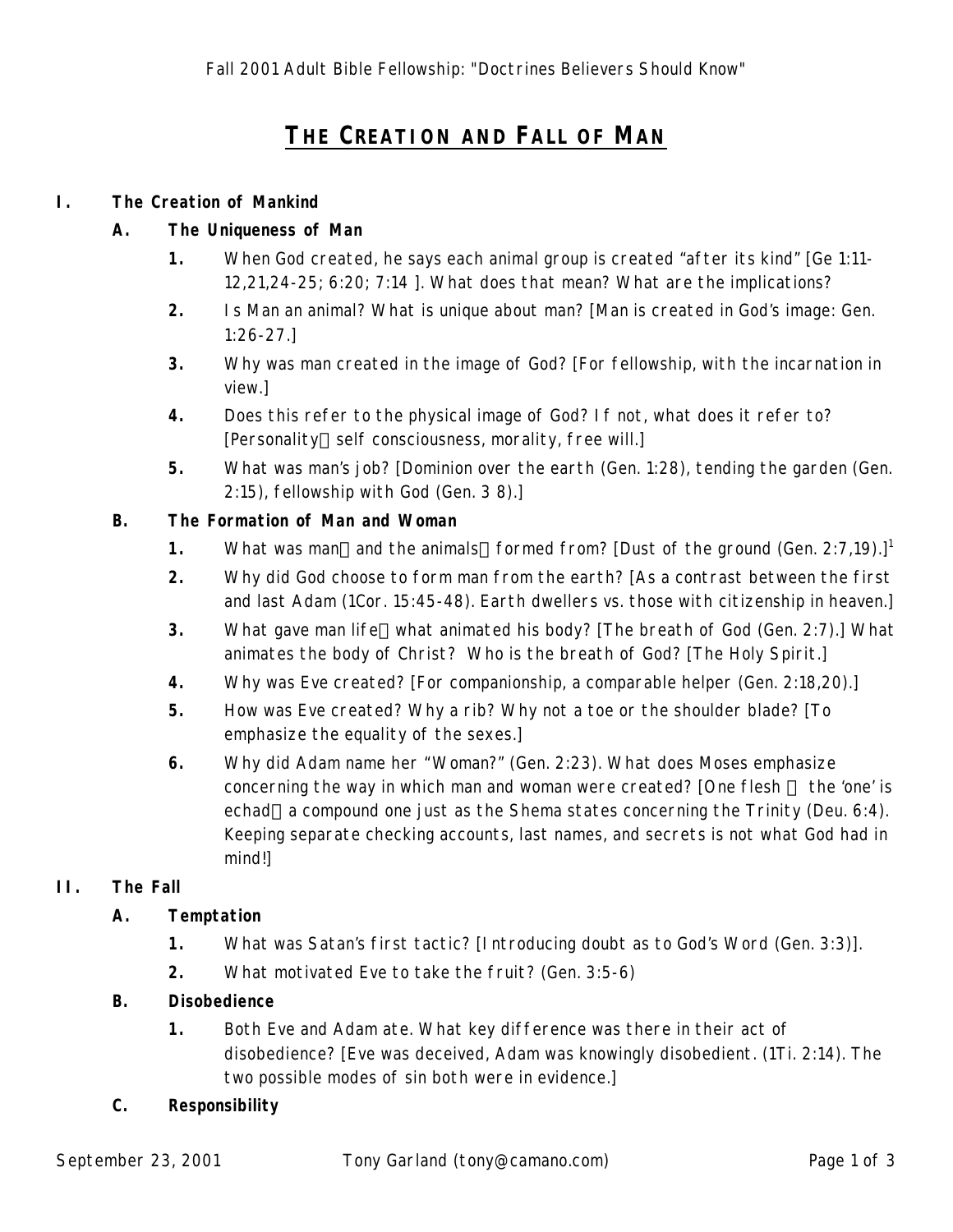- **1.** Who did God tell not to eat the forbidden fruit? [Adam, before Eve was created. Gen. 2:17] Who did Satan approach?
- **2.** Who was ultimately responsible? (Gen. 3:9). What was Adam's response? [Adam blamed Eve *and God*. (Gen. 3:12).] What was Eve's response? [She blamed the serpent (Gen. 3:13)]

## **III. The Results of The Fall**

### **A. The Curse**

- **1.** What was the result of the disobedience of Adam and Eve? [Death.]
- **2.** What kind of death was it? [Spiritual leading to physical death.] Which kind of death is more serious? (Mtt. 10:28) ["Those who are born once die twice. Those who are born twice die once."]
- **3.** Were Adam and Eve the only ones affected? [Sin always had consequences beyond the sinner. (Rom. 5:14; 1Cor. 15:22)]
- **4.** Was God's curse on the serpent and mankind in Gen. 3:14-19 all bad news? [The promise of the 'seed of the woman' was given in Gen. 3:15.]
- **5.** What was the first physical death? [The animals God used to clothe Adam and Eve.] What is the significance of fig leaves vs. animal skins for clothing? [Adam and Eve tried to "cover themselves" by their own works whereas God required the spilling of blood. The principle behind the Levitical system (Lev. 17:11) and a model of the work of Christ.]

### **B. Implications for Evolution**

- **1.** What are the requirements for the theory of evolution to work? [Chance beneficial mutations passed to offspring, survival of the fittest via "natural selection."] Did natural selection occur prior to the fall of man? [No!] Then how did man evolve? [He didn't!] When were fossils formed? [After the fall, primarily during the flood.]
- **2.** What happens when believers try to shoe-horn evolution into the Bible? [They undermine the gospel.] $<sup>2</sup>$ </sup>

### **C. The Need of Redemption**

- **1.** Why do we sin? We *inherit* a sin nature. *We aren't sinners because we sin. We sin because we are sinners.* "In sin did my mother conceive me." (Ps. 51:5; Eph. 2:3)
	- **a)** Why was Jesus born of a virgin? [So He was not "in Adam."]
- **2.** Sin is *imputed* to us, reckoned to our account. (Rom. 5:12-18)
	- **a)** Adam as the *federal head* of the race.
		- **(1)** Where were you when Adam sinned? Where did the information for your eye color come from?
	- **b)** Three "imputations" of scripture: (1) Adam's sin to mankind, (2) believers' sin to Christ, (3) God's righteousness to believers.

### **D. The Significance of Spiritual Death**